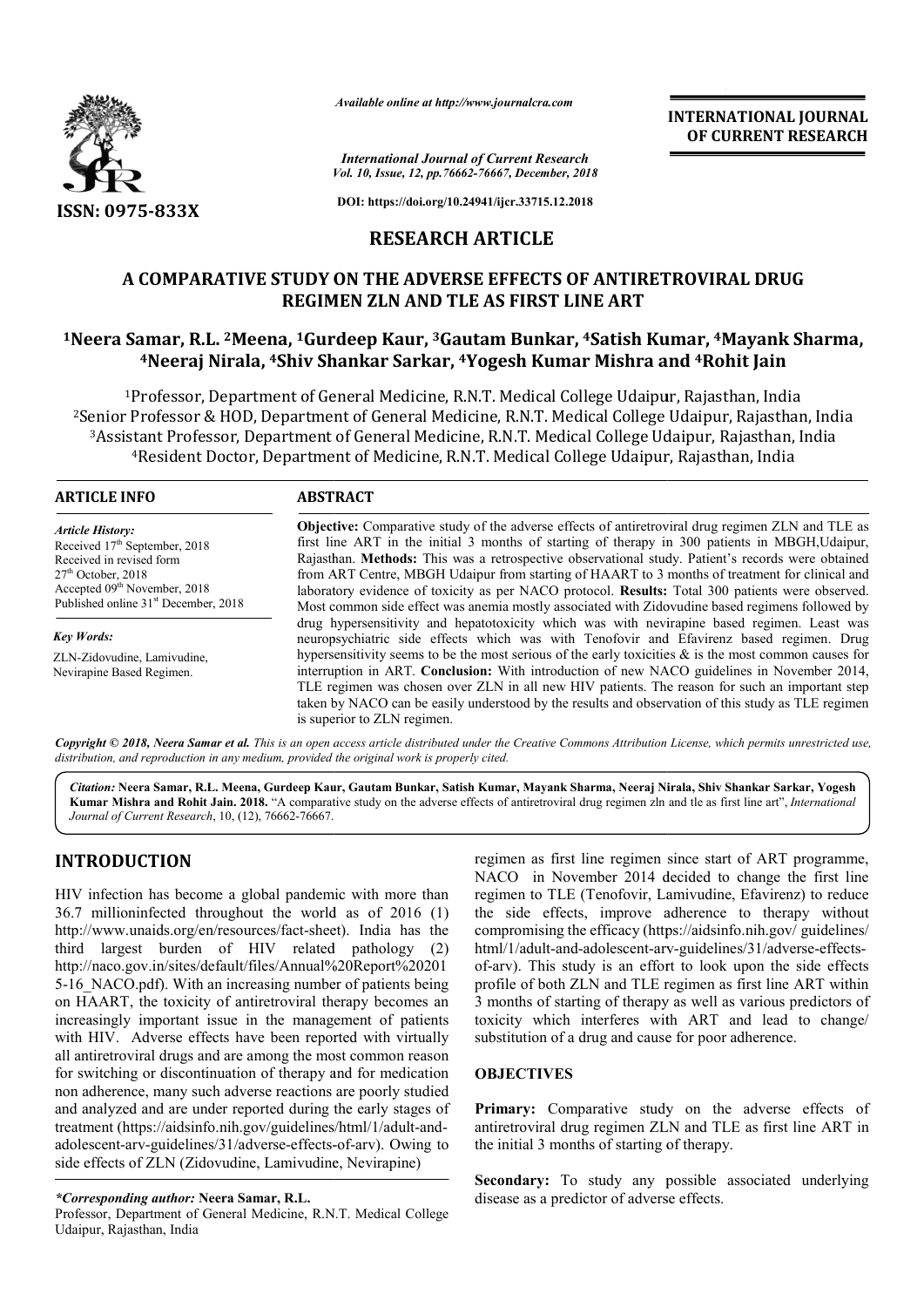## **MATERIAL AND METHODS**

The study was done on 300 patients registered at ART centre MBGH and RNT Medical College, Udaipur Rajasthan. Two groups werestudied,150 patients in each group, one with ZLN based regimen and the other with TLE. It was a retrospective study. Records were obtained from starting of HAART to 3 months of treatment for clinical and laboratory evidence of toxicity as per NACO protocol.

**Inclusion criteria:** Patients being newly initiated i.e. for the first time on first line ART either ZLN from  $1<sup>st</sup>$  March 2014 to  $30<sup>th</sup>$  October 2014 and TLE from 1<sup>st</sup> November 2014 to 31<sup>st</sup> May 2015.

**Exclusion criteria:** Patientsalready enrolled before and after the provided time period and who have already received ART earlier from other ART centre or private institution. Alcoholic, Pregnant female, Patient on ATT, Patient with other medical disorders like Diabetes Mellitus.

#### **Observations**

In this study, total 300 patients were studied,150patients were in ZLN treated group and, 150 patients were in TLE treated group. In ZLN treated group102 (68%) were male and 48 (32%) were female while in TLE treated group 82 (54.6%) were male and 68 (45.3%) were female. In ZLN treated group number of patients belonging to age group 15 -45 years were 122 (81.3%) and in TLE treated group number of patients belonging to age group 15 -45 years were 131 (86.6%).. In ZLN treated group number of patients belonging to age group  $\le$ 15 yrs and  $\ge$ 60 yrs were 03 (2%) &05 (3.3%), while in TLE treated group  $0$  (0%) & 03 (2%). Overall in 300 patients mean age of patients studied was 35.8 years.

Among 150 ZLN treated patients number of patients had CD4 count 51-200 was 61(40.6%), CD4 count 201-350 was  $60(40\%)$ , while number of patients had CD4 count  $>350$  was  $09(6%)$ , CD4 count <50 was  $20(13.3%)$ . In contrast, among 150 TLE treated patients number of patients had CD4 count 201-350 was 60(40%) followed by CD4 count 51-200 was 56(37.3%). Number of patients14 (9.3%) had CD4 count <50 whereas 20(13.3%) patients had CD4 count >350. In 150 ZLN treated patients, 97 (64.6%) patients had hemoglobin 9- 12 gm% i.e. already anemic while 53 (35.3%) had hemoglobin  $>12$  gm%. In 150 TLE treated patients, 79 (52.6%) patients had hemoglobin 9- 12 gm% i.e. already anemic while 54 (36%) had hemoglobin >12 gm%. Only 17 (11.3%) had hemoglobin below <9 gm%. Overall maximum patients 176 (58.6%) had hemoglobin 9- 12 gm% while minimum 17  $(5.6\%)$  patients had hemoglobin below <9 gm%. 107 (35.6%) patients had hemoglobin >12 gm%. In 300 patients before start of HAART 255 (85%) patients had normal serum transaminases level, 41 (13.6%) patients had high level of serum transaminases while in 04 (1.3%) patients had very high level of serum transaminases i.e. more than 3 times elevation. In 150 patients ZLN treated maximum number of patients 128 (85.3%) were having normal serum transaminases level. 21 (14%) patients had high level of serum transaminases while in 01 (0.6%)patients had very high level of serum transaminases i.e. more than 3 times elevation. In 150 patients of TLE treated group 127(84.6%) patients had normal serum transaminases level. 20 (13.3%) patients had high level of serum transaminases while in 03 (2%) patients had very high level of serum transaminases i.e. more than 3 times elevation. Side effects due to HAART was present in total 83 patients, out of total 300 patients. In ZLN treated group number of patients who had side effects were 79,while in TLE treated group number of patients had side effects were 04.Out of 79 patients (patients had side effects in ZLN treated group), regimen was

**Table 1. Comparision between zln and tle treated groups**

|                                 |                                 | <b>ZLN</b> Treated group | TLE Treated Group |
|---------------------------------|---------------------------------|--------------------------|-------------------|
|                                 |                                 | $n=150$                  | $n=150$           |
| <b>Sex</b>                      | Male                            | 102(68%)                 | $82(54.6\%)$      |
|                                 | Female                          | 48(32%)                  | $68(45.3\%)$      |
| Age                             | $<15$ yrs                       | 3                        | $\theta$          |
|                                 | $15-45$ yrs                     | 122                      | 131               |
|                                 | $46-60$ yrs                     | 20                       | 16                |
|                                 | $>60$ yrs                       | 5                        | 3                 |
| Haemoglobin Value               | $>12$ gm%                       | 53(35.3%)                | 54(36%)           |
| Before treatment                | $9-12$ gm%                      | $97(64.6\%)$             | 79(52.6%)         |
|                                 | $<$ 9 gm%                       | 0                        | $17(11.3\%)$      |
| Serum Transaminase level Before | Normal                          | 128(85.3%)               | 127(84.6%)        |
| Treatment                       | High                            | 21(14%)                  | $20(13.3\%)$      |
|                                 | Very $High(>3*UNL)$             | $01(0.6\%)$              | 03(2%)            |
| CD4 count before HAART          | $<$ 50 cells/mm <sup>3</sup>    | $20(13.3\%)$             | $14(9.3\%)$       |
|                                 | $51-200$ cells/mm <sup>3</sup>  | $61(40.6\%)$             | 56(37.3%)         |
|                                 | $201-350$ cells/mm <sup>3</sup> | $60(40\%)$               | $60(40\%)$        |
|                                 | $>350$ cells/mm <sup>3</sup>    | 09(6%)                   | $20(13.3\%)$      |
| <b>Side Effect Present</b>      | Total                           | 79                       | 04                |
|                                 | Regimen Not Changed             | 44                       | 04                |
|                                 | Regimen Changed                 | 35                       | 00                |
| SideEffects                     | Anemia                          | 69                       | $\overline{0}$    |
|                                 | Rashes                          | 3                        | $\theta$          |
|                                 | <b>SJS</b>                      | $\overline{c}$           | $\mathbf{0}$      |
|                                 | Hepatotoxicity                  | 5                        | $\mathbf{0}$      |
|                                 | Lipid Abnormality               | 0                        | $\mathbf{0}$      |
|                                 | Pancreatitis                    | 0                        | $\mathbf{0}$      |
|                                 | Renal Dysfunction               | 0                        | $\mathbf{0}$      |
|                                 | Neuropsychiatric Manifestation  | 0                        | 4                 |
|                                 | Dysglycemia                     | 0                        | $\mathbf{0}$      |
|                                 | <b>IHD</b>                      | 0                        | $\boldsymbol{0}$  |
|                                 | Change In Bone Mineral Density  | 0                        | $\mathbf{0}$      |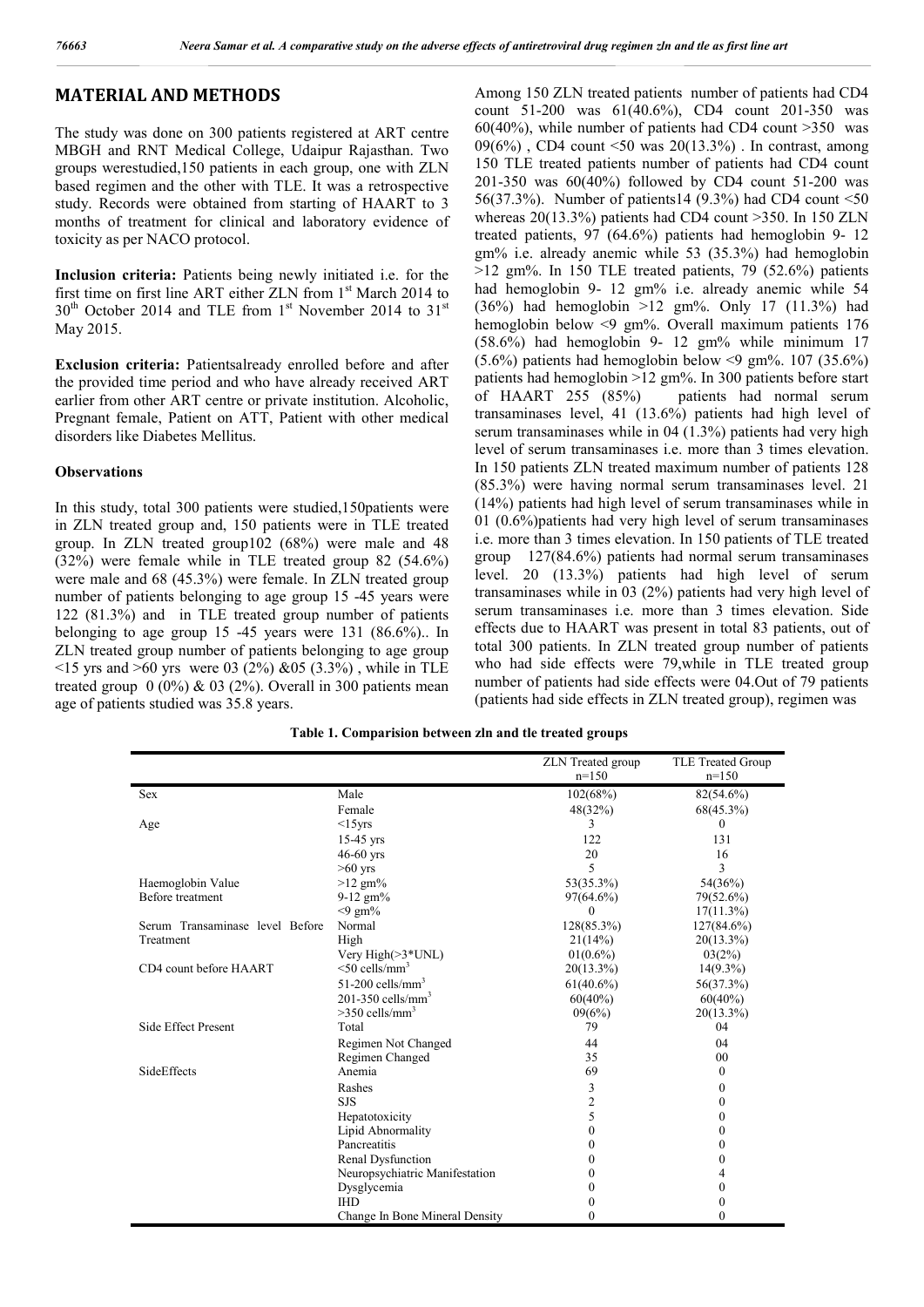#### **Table 2. Reason for Change of Art Regimen in Zln Treated Patients**

| Reason                   | No. Of patients $(n=35)$ |
|--------------------------|--------------------------|
| Anaemia (Hb below 9gm %) | 28(80%)                  |
| Rash                     | $03(8.5\%)$              |
| Steven Johnson syndrome  | 02(5.7%)                 |
| Hepatotoxicity           | $02(5.7\%)$              |
| Total                    | 35(100%)                 |

#### **Table 3. Comparision between regimen changed and regimen not changed groups**

|                                           |                                 | Regimen Changed | Regimen Not Changed |
|-------------------------------------------|---------------------------------|-----------------|---------------------|
|                                           |                                 | $n=35$          | $n=48$              |
| Sex                                       | Male                            | $20(57.1\%)$    | 33(68.7%)           |
|                                           | Female                          | $15(42.8\%)$    | $15(31.2\%)$        |
| Age                                       | $<15$ yrs                       |                 | $01(2\%)$           |
|                                           | $15-45$ yrs                     | 30(85.7%)       | $41(85.4\%)$        |
|                                           | $46-60$ yrs                     | 03(8.5%)        | $05(10.4\%)$        |
|                                           | $>60$ yrs                       | 02(5.7%)        | $01(2\%)$           |
| Haemoglobin Value                         | $>12$ gm%                       | 07(20%)         | 33(68.7%)           |
| Before treatment                          | $9-12$ gm%                      | 28(80%)         | $15(31.2\%)$        |
| Serum Transaminase level Before Treatment | Normal                          | 26(74.2%)       | 42(87.5%)           |
|                                           | High                            | 02(5.7%)        | 0 <sub>0</sub>      |
|                                           | Very High $(>3$ upper limit)    | 07(20%)         | 06(12.5%)           |
| CD4 count before HAART                    | $<$ 50 cells/mm <sup>3</sup>    | $8(22.8\%)$     | $6(12.5\%)$         |
|                                           | $51-200$ cells/mm <sup>3</sup>  | 16(45.7%)       | $16(33.3\%)$        |
|                                           | $201-350$ cells/mm <sup>3</sup> | 10(28.7%)       | 23(47.9%)           |
|                                           | $>350$ cells/mm <sup>3</sup>    | 01(28%)         | $03(6.2\%)$         |
| <b>SideEffects</b>                        | Anemia                          | 28              | 41                  |
|                                           | Rashes                          | 3               | $\theta$            |
|                                           | <b>SJS</b>                      | $\overline{2}$  | 0                   |
|                                           | Hepatotoxicity                  | 2               | 3                   |
|                                           | Lipid Abnormality               | $\theta$        | $\mathbf{0}$        |
|                                           | Pancreatitis                    |                 | 0                   |
|                                           | Renal Dysfunction               |                 | $\Omega$            |
|                                           | Neuropsychiatric Manifestation  |                 |                     |
|                                           | Dysglycemia                     | $_{0}$          | $\Omega$            |
|                                           | <b>IHD</b>                      |                 | 0                   |
|                                           | <b>Bone Mineral Density</b>     |                 |                     |

#### **Table 4. Biochemical changes onzln regimen changed group**

| Hb Level Before Start of ZLN Regimen >12gm% | Decrease but below $9 \text{ gm\%}$ |    |
|---------------------------------------------|-------------------------------------|----|
| $n=7$                                       | Decrease but above 9 gm%            |    |
|                                             | Increase                            |    |
| Hb Level Before Start of ZLN 9-12gm%        | Decrease but below<9 gm%            | 24 |
| $n = 28$                                    | Decrease but above 9 gm%            |    |
|                                             | Increase                            |    |
| Change in Serum transaminase Level          | Improvement                         |    |
| $n=35$                                      | Asymptomatic worsening              |    |
|                                             | Hepatotoxicity                      |    |
|                                             | Normal                              | 29 |

changed in 35 patients due to significant toxicity while in 44 patient regimen not changed due to absence of significant toxicity. Among TLE treated group 4 patients had side effects due to HAART, regimen was not changed in any of the patientsinthis group. In ZLN treated 150 patients, regimens was changed in 35 patients. The most important reason for changed regimen was anemia (Hb below 9gm %), 28 (80%) patients. Drug hypersensitivity in form of rash and Steven Johnson syndrome was present in 03  $(8.5\%)$  & 02  $(5.7\%)$ respectively. Hepatotoxicity was seen in only 02 (5.7%) patients. In regimen changed& ZLN treated group, number of patients belonging to age group 15 -45 years, were 30 (85.7%),age group 40-60 year were 03(8.5%), age group >60 year were 02 (5.7%), age group <15 year were 0(0%), Among 35 patient treated with ZLN and regimen changed, 20 (57.1%) were male and 15 (42.8%) were female. In 35 regimen changed & ZLN treated patients number of patient had CD4 count 50-200 was 16 (45.7%), number of patients had D4 count >350 was 01 (2.8%). 10 (28.5%) and 08 (22.8%)

patients had CD4 count 200-350 and <50 respectively.In study total number of patients had toxicities were 83,and among these, in 48 patients regimen was not changed(44 patients of ZLN treated group,4 patients of TLE treated group).Out of 41 patients with anemia as side effect, maximum numbers i.e. 20 (48.7%) of patient had CD4 count 201-350. Number of patients had CD4 count >350 were i.e. 03 (7.3%). Similarly, Out of 3 patients with hepatotoxicity as side effect, numbers of patient had CD4 count 201-350 were 02 (66.6%), number of patients had CD4 count 51-200 were 01 (33.4%). Out of 4 patients with Neuropsychiatric symptoms as side effect 02 (50%) were having CD4 count 201-350, while number of patients i.e. 01 (25%) each had CD4 count 51-200 had 201- 350. In 35 regimen changed with ZLN treated patients, before start of HAART 28 patients were already anemic i.e. Hb 9-12 gm%. With ZLN for 3 months, 24(85.7%) out of 28 had hemoglobin level below 9 gm%. 03(10.7%) patients had decrease in hemoglobin values but not below 9 gm%. Only 01/28 (3.5%) patient had increase in hemoglobin level.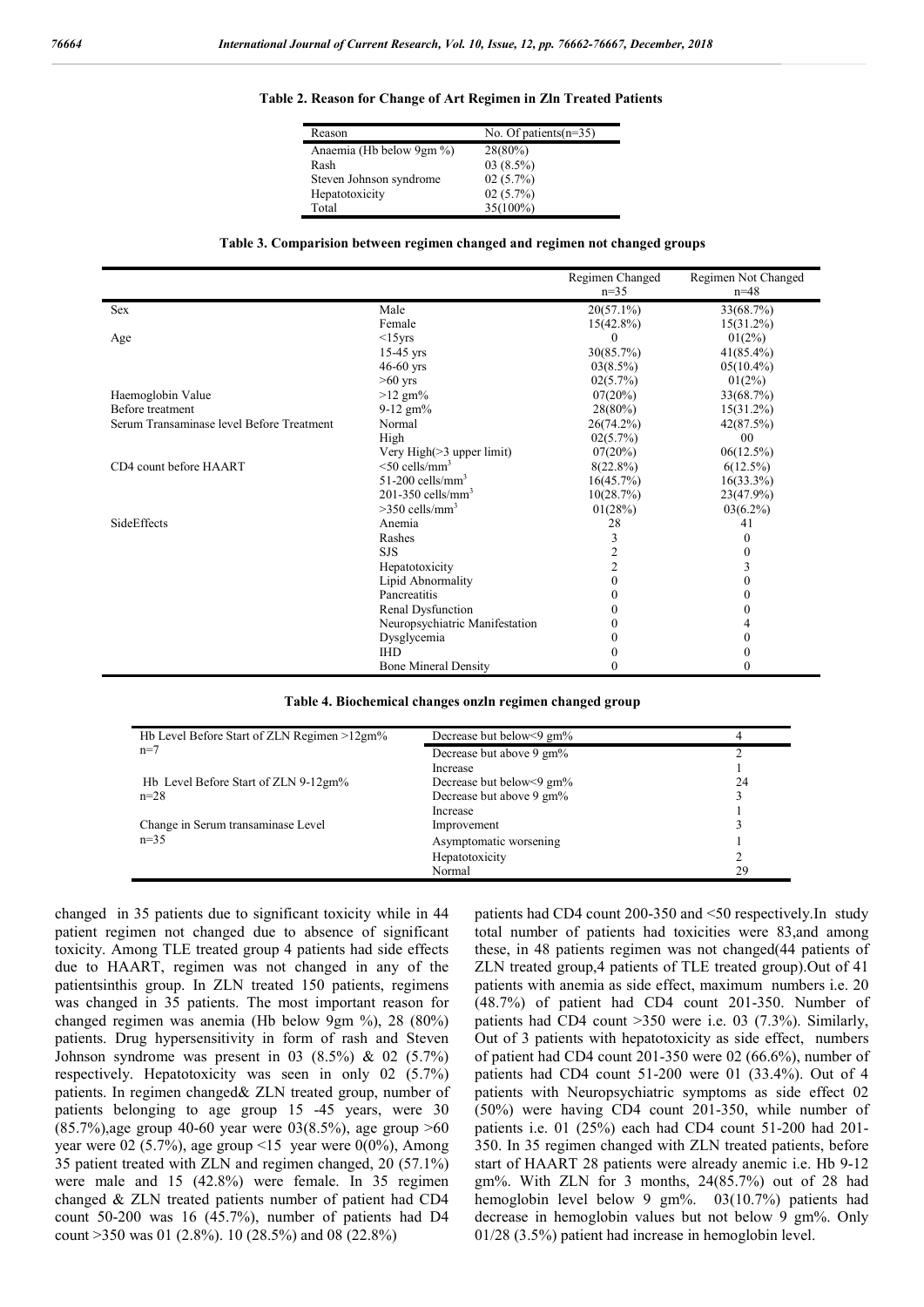

**Figure 1. Comparative presentation of adverse effect due to zidovudine and tenofovir regimen changed group (n=35)**



**Figure 2&3. Comparative presentation of adverse effects due to nevirapine and efavirenz in regimen changed (n=35) and regimen not changed group (n=48)**

In 7 patients with normal level of hemoglobin out of 35 regimen changed patients, 04(57.1%) had significant drop of  $>3$  gm% and had their hemoglobin below 9 gm%. 02(28.5%) had decrease in hemoglobin but was above 9 gm%. Only 01/07(14.2%) patient had increase of hemoglobin from previous value. In 35 regimen changed patients 29/35 (82.8%) patients had normal serum transaminases level. 03/35 (8.5%) patients had improvement while 02/35 (5.7%) had significant toxicity while 01/35 (2.8%) patient had asymptomatic mild increase in serum transaminases.

## **DISCUSSION**

One of the important determinants of the success of an ART regimen is compliance & one of the major hurdles to compliance is toxicity .As per New NACO Guidelines in November 2014 on selection of first line HAART regimen, ZLN is no longer considered to be the first line regimen. Now the first line regimen in every newly initiated HAART is TLE in place of ZLN as well as patient with toxicity to ZLN is to be changed to TLE.

#### **Effect of age, sex, base line cd4 count, other drug and chronic medical conditions**

From data obtained we can deduce that in our study age, gender distribution is similar to National HIV population data, but age,sex,base line CD4 count ,and other drug given to patient ,do not have any association with occurrence of side effects . Out of 83 patients with side effects one patient had hypertension and diabetes both .No association seen between these two chronic medical condition and occurrence of side effects and no association seen between opportunistic infections and occurrence of side effects.

#### **Hemoglobin at Intiation in Patients Studied**

The mean hemoglobin level at baseline in 300 studied patients from both ZLN and TLE treated group was 11.6 gm%. The range was 2.4 to 17.4gm%. Out of 300 patients 58.6% were having haemoglobin between 9 to 12gm% i.e. anemic level while 35.6% had hemoglobin >12gm%. 5.6% patients had very low hemoglobin i.e. <9gm% (TLE treated). This finding is consistent with the study conducted by Damodhar Bhaschaniet  $al<sup>4</sup>$  who found hemoglobin of less than 10gm% in 36% of studied patients. Also, in 35 patients with significant side effects & in whom regimen was changed 80% were having haemoglobin between 9 to 12gm% i.e. anemic level while 20% had haemoglobin>12gm%. Conversely, out of 48 patients with mild side effects & regimen not changed maximum patients 31.2% were having haemoglobin between 9 to 12gm% i.e. anemic level while 68.7% had haemoglobin>12gm%. In 300 patients from both ZLN and TLE treated group, 54 patients had drop of haemoglobin below 12gm%. All these patients were receiving ZLN as Initial HAART. Out of these 54 patients with haemoglobin below 12gm% 37 patients had drop in haemoglobin within 1 month of therapy, 8 patients had drop in haemoglobin in 1-2 months of therapy while 9 patients had drop in haemoglobin in 2-3 months of therapy Out of these 54 patients, 28 patients had haemoglobin<9gm% because of Zidovudine toxicity and thus it was substituted with Tenofovir as per NACO guidelines. In these 24 regimen changed patients 24 patients already had haemoglobin between 9-12 gm% i.e. already anemic and only 4 patients haemoglobin between >12 gm%. Maximum 22 patients had CD4 count below 200mm (Sharma, 2008).

Similarly in rest 26 patients in whom regimen was not changed 18 patients have haemoglobin>12gm% while only 8 patients had haemoglobin between 9-12 gm% i.e. already anemic. In these 26 patient drop in haemoglobin was not so significant <9 gm% so that in these individuals regimen was not changed. From above data & observation, we can deduce that, in 35 patients with significant side effects because of anemia due to ZLN regimen the Zidovudine was changed to Tenofovir in 28 patients. Among these 80% have hemoglobin already in anemic range, so haemoglobin level fall was greater in this group which is already anemic i.e. median baseline haemoglobin level 9-12 gm%. This observation was found to be highly significant (p valve =0.0098). With above data and observations we can conclude that already anemic population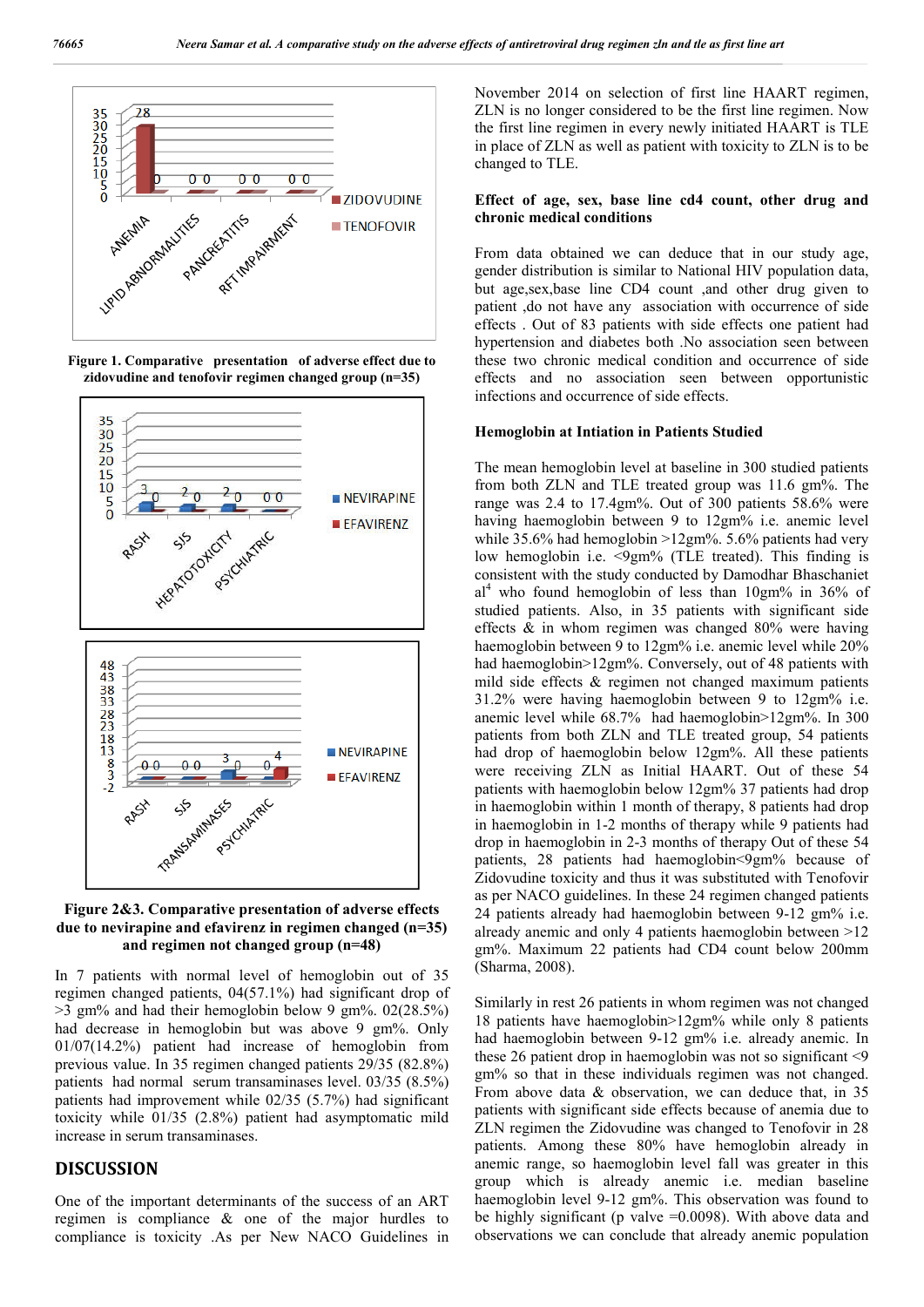and CD4 count less than 200mm (Sharma, 2008). Had more chances of developing Zidovudine toxicity. There were no other associations found between baseline characteristics and Anaemia including gender, age, baseline CD4 count and concurrent tuberculosis treatment. This is not enitirely different from the findings of a study done by Kenneth A. Lichtenstein et al in  $USA^5$ ; the factors associated with an increased incidence of anemia included Female gender. Three other factors were associated in above study baseline low Hemoglobin median value (p= 0.0098), baseline CD4 count  $\leq$ 200 cells/mm<sup>3</sup> and Zidovudine use (p= 0.0001). In our study also all of these 3 factors are found to have significant association.

#### **Adverse effects other than Anemia**

A total of 83 patients showed side effects, 79 from ZLN group and 4 from TLE treated group.In 79 ZLN treated patients 69 patients had anemia, 5 patients had drug hypersensitivity, hepatotoxicity in 5 patients. The toxicities observed were graded as Grade I in maximum 28 patients whereas Grade IV toxicity was seen 4 patients. Grade II toxicity was present in 2 patients while Grade III in only 1 patient. Sharma et al found 71% incidence of side effects in their study (3) https://aidsinfo.nih.gov/guidelines/html/1/adult-and-adolescent -arv-guidelines/31/adverse-effects-of-arv). In our study the incidence of side effects is 52.6% which is less to that of Sharma et al. The study conducted by Sharma et al included most patients on ZLN and also included nausea, vomiting, diarrhoea as side effects which constituted a significant toxicity. We did not take these as side effects in our study this may be reason for low incidence of side effects in our study. In a similar study in Thailand during a median observation period of 3.7 years, 142 Grade 3 or 4 toxicities occurred in 101 patients  $(24\%)$  <sup>65</sup>. The incidence in our study is somewhat similar, though ours was a short term study and looked at toxicities in only the first 3 months. In TLE treated 150 patients only 4 patients had side effects which were of Grade I and did not required change of regimen or discontinuation of therapy for any time period. May be due to nature of study being retrospective study subjective complaints which were included in study i.e. neuropsychiatric symptoms because of Efavirenz were recorded less as compared from the biochemical changes side effects in ZLN group.

#### **Drug Hypersensitivity**

A total of 5 reported drug hypersensitivity toxicities were observed among 300 patients . Rash developed in 3 patients with Grade I severity and 2 patients had Steven Johnson syndrome with Grade IV severity. All these patients were on Nevirapine based ZLN therapy. Out of 3 patients with rash, 1 patient developed this side effect in < 1 month of therapy while 2 patients developed same in 2-3 month of therapy. The patients with Steven Johnson syndrome developed within 1-2 months in 1 patient and within 2-3 month of therapy in other one. In all these patients on ZLN therapy regimen was changed to substitute nevirapine with efavirenz (ZLE/TLE). Because of Steven Johnson syndrome 2 patients were admitted in medical wards and HAART was stopped for nearly 2 weeks. . No mortality occurred though. Skin reactions seem to be the most serious of the early toxicities. Because of Drug hypersensitivity i.e. Rash in 3 patient & 2 patients with Steven Johnson syndrome Nevirapine component was changed to efavirenz. The incidence of drug hypersensitivity(rash) in our

study was 3.3% whereas a study in Thailand reported rash in 34% of patients, who took Nevirapine or Efavirenz and only 6% of the patients developed rash in a study which was done in Uganda (Forna, 2007). The association of Nevirapine with occurrence of drug hypersensitivity in form of rash and Steven Johnson syndrome was found to be very significant (p value= 0.0241) Rash is relatively common. It can become serious & life threatening & needs close monitoring with a need for change in therapy.

#### **Serum Transaminases Elevation**

In 300 patients before start of HAART, maximum number 255 of patients was having normal serum transaminases level. 41 patients had high level of serum transaminases while in 04 patients had very high level of serum transaminases i.e. more than 3 times elevation. In 45 patients with high level of serum transaminases at the start of study, with HAART they had normalisation of serum transaminases. 255 patients had normal serum transaminases level, out of these only 5 patients (5 out 150 ZLN treated i.e. 3.3% ) had elevated level of serum transaminases during initial 3 months of HAART. All of them were on Nevirapine based ZLN therapy & none of them was HBsAg or anti HCV positive. The elevation of serum transaminases was of Grade I severity in 3 patients and did not have any impact on treatment while 2 patients had significant elevations in serum transaminases level. One had grade III severity and another had Grade IV. In these 2 patients with significant hepatotoxicity lead to substitution of Nevirapine to Efavirenz based regimen (ZLE/TLE). This toxicity did not cause any temporary withheld of drug or mortality. This is different from a study done in Thailand, in which 6.7% patients had grade III or grade IV laboratory toxicity. In our study only 1.3 % patient had grade III or grade IV laboratory toxicity. This may be due to the fact that chronic hepatitis B or C co-infection was common in HIV-infected Thai patients (O'Brien, 2003). The association of Nevirapine with hepatotoxicity was found to be very significant (p value= 0.0241). But there were no association found between baseline characteristics and hepatotoxicity including gender, age, baseline CD4 and concurrent tuberculosis treatment. This was similar to the findings in other studies done in Uganda and South Africa (Chu, 2010).

**Neuropsychiatric Symptoms:** A total of 4 reported neuropsychiatric symptoms were observed in 300 patients studied. All were treated with Efavirenz based TLE regimen. Neuropsychiatric symptoms in form of insomnia or irritable behaviour of Grade I severity developed in initial 1 month of HAART. This is in contrast to the study done at Royal Free Hospital, London, UK73, where 6.4% of patients developed similar symptoms (Lodwick, 2008). Our study had less number of patients reported this adverse effect may be because it is retrospective study and this subjective complaint of Neuropsychiatric symptoms is often overlooked by patient as well as doctors unless given importance. None of these patients required change of regimen nor there was any interruption of treatment. This is in contrast to the findings of the study done by Royal Free Hospital, London, UK where most frequently reported toxicity which required a treatment change was central nervous system effects (22.9%) secondary to Efavirenz (Lodwick, 2008).

**Other Side Effects:** Zidovudine component of ZLN regimen had other side effects like pancreatitis and lipid abnormality.